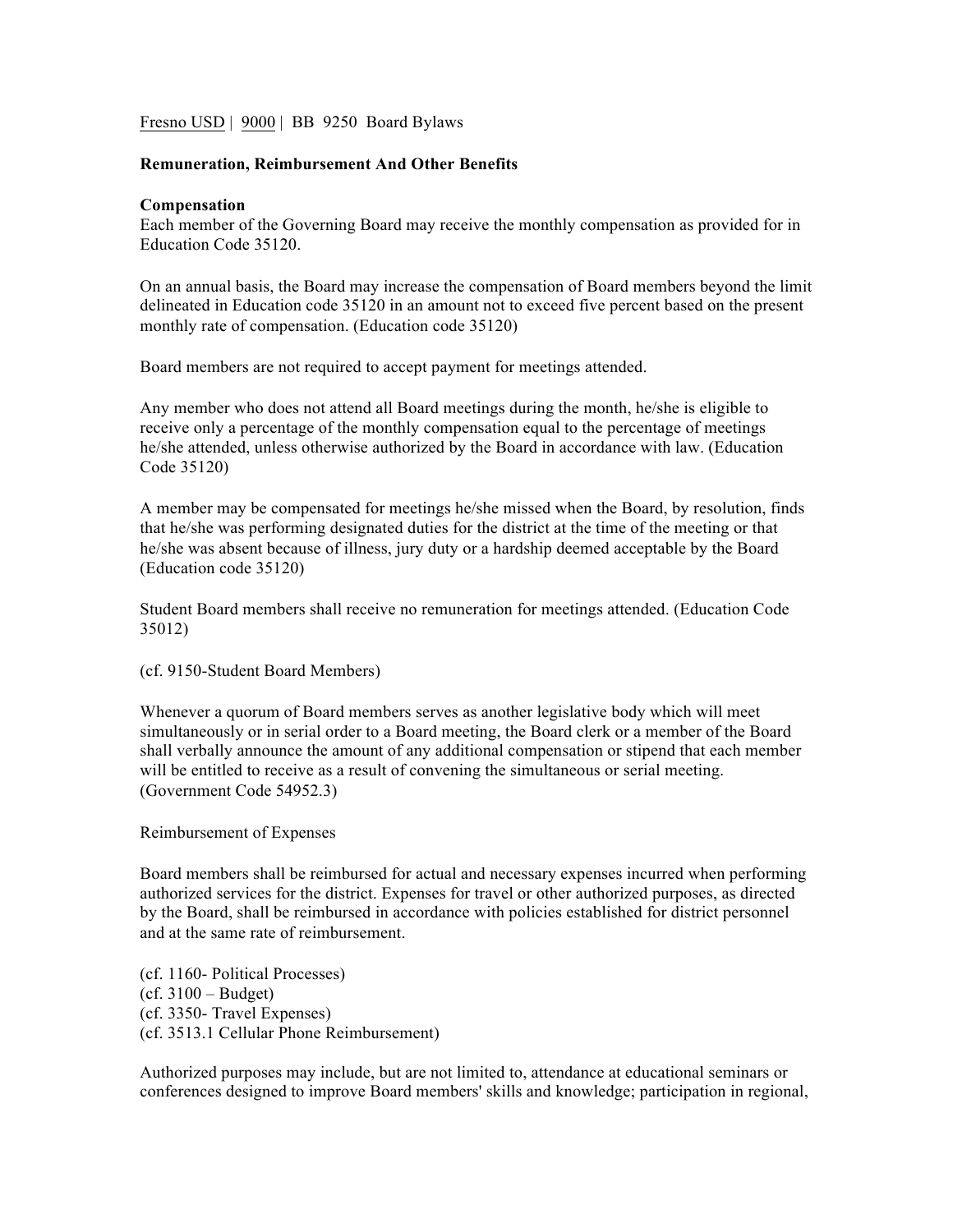state, or national organizations whose activities affect the district's interests; attendance at district or community events; and meetings with state or federal officials on issues of community concern.

Personal expenses shall be the responsibility of individual Board members. Personal expenses include, but are not limited to, the personal portion of any trip, tips or gratuities, alcohol, entertainment, laundry, expenses of any family member who is accompanying the Board member on district-related business, personal use of an automobile, and personal losses and traffic violation fees incurred while on district business.

Before the expense is incurred, any questions regarding the propriety of a particular type of expense should be resolved by the Superintendent or designee.

Health and Welfare Benefits for Current Board Members

Health and welfare benefits for Board members shall be no greater than those received by district nonsafety employees with the most generous schedule of benefits. (Government Code 53208.5)

The district shall pay the premiums required for Board members electing to participate in the district health and welfare benefits program to the same extent that it pays for district employees.

Health and welfare benefits provided to Board members shall be extended at the same level to their spouses/registered domestic partner and to their eligible dependent children as specified in law and the health plan.

(cf. 4154/4254/4354 - Health and Welfare Benefits)

Health and Welfare Benefits for Former Board Members

Former Board members may participate in the health and welfare benefits program provided for district employees under the conditions specified below.

Health and welfare benefits for former Board members shall be no greater than those received by district nonsafety employees with the most generous schedule of benefits. (Government Code 53208.5)

Any former Board member leaving the Board after at least one term of office may participate in the health and welfare benefits program at his/her own expense if coverage is in effect at the time of retirement. (Government Code 53201)

Health and welfare benefits provided to a former Board member shall be extended, at his/her expense and at the same level, to his/her spouse/registered domestic partner and eligible dependent children as specified in law and the health plan.

*Fresno Unified School District does not harass, intimidate, or discriminate on the basis of race, color, ethnicity, national origin, ancestry, age, creed, religion, political affiliation, gender, gender identity or expression or genetic information, mental or physical disability, sex, sexual orientation, parental or marital status, military veteran status, or any other basis protected by law or regulation, in its educational program(s) or employment.*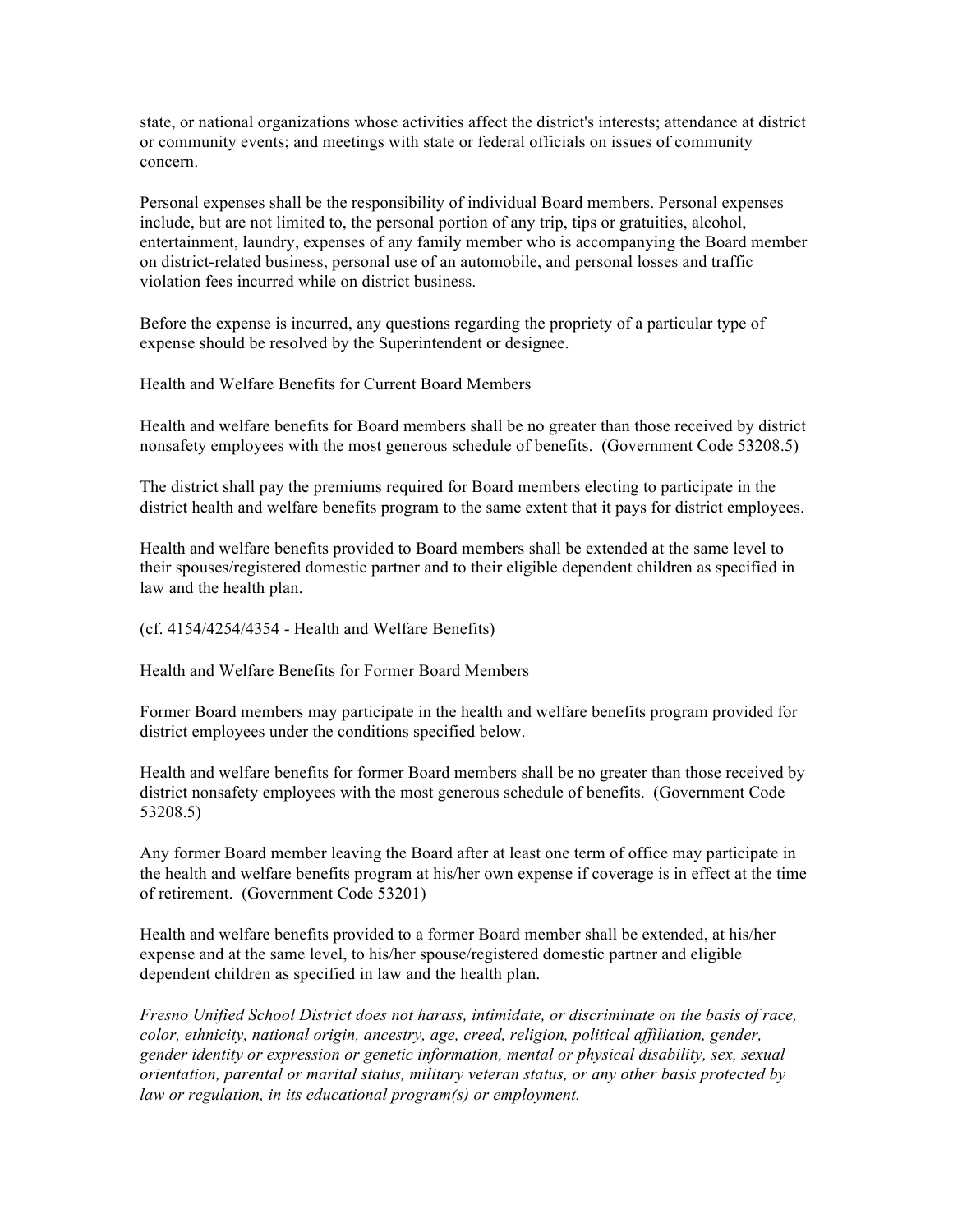Legal Reference: EDUCATION CODE 33050-33053 General waiver authority 33362-33363 Reimbursement of expenses for attendance at workshops 35012 Board members; number, election and term 35044 Payment of traveling expenses of representatives of board 35120 Compensation services as member of governing board 35172 Promotional activities 44038 Cash deposits for transportation purchased on credit

FAMILY CODE 297-297.5 Rights, protections and benefits under law; registered domestic partners

GOVERNMENT CODE 8314 Use of public resources 20322 Elective officers; election to become member 20420-20445 Membership in Public Employees' Retirement System; definition of safety employees 53200-53209 Group insurance 54952.3 Simultaneous or serial meetings; announcement of compensation

HEALTH AND SAFETY CODE 1373 Health services plan, coverage for dependent children

INSURANCE CODE 10277-10278 Group and individual health insurance, coverage for dependent children

UNITED STATES CODE, TITLE 26 403(b) Tax-sheltered annuities

UNITED STATES CODE, TITLE 42 18011 Right to maintain existing health coverage

CODE OF FEDERAL REGULATIONS, TITLE 26 1.403(b)-2 Tax-sheltered annuities, definition of employee

COURT DECISIONS Thorning v. Hollister School District, (1992) 11 Cal.App.4th 1598 Board of Education of the Palo Alto Unified School District v. Superior Court of Santa Clara County, (1979) 93 Cal.App.3d 578

ATTORNEY GENERAL OPINIONS 91 Ops.Cal.Atty.Gen 37 (2008) 83 Ops.Cal.Atty.Gen. 124 (2000)

Management Resources:

WEB SITES CSBA: http://www.csba.org Public Employees' Retirement System: http://www.calpers.ca.gov